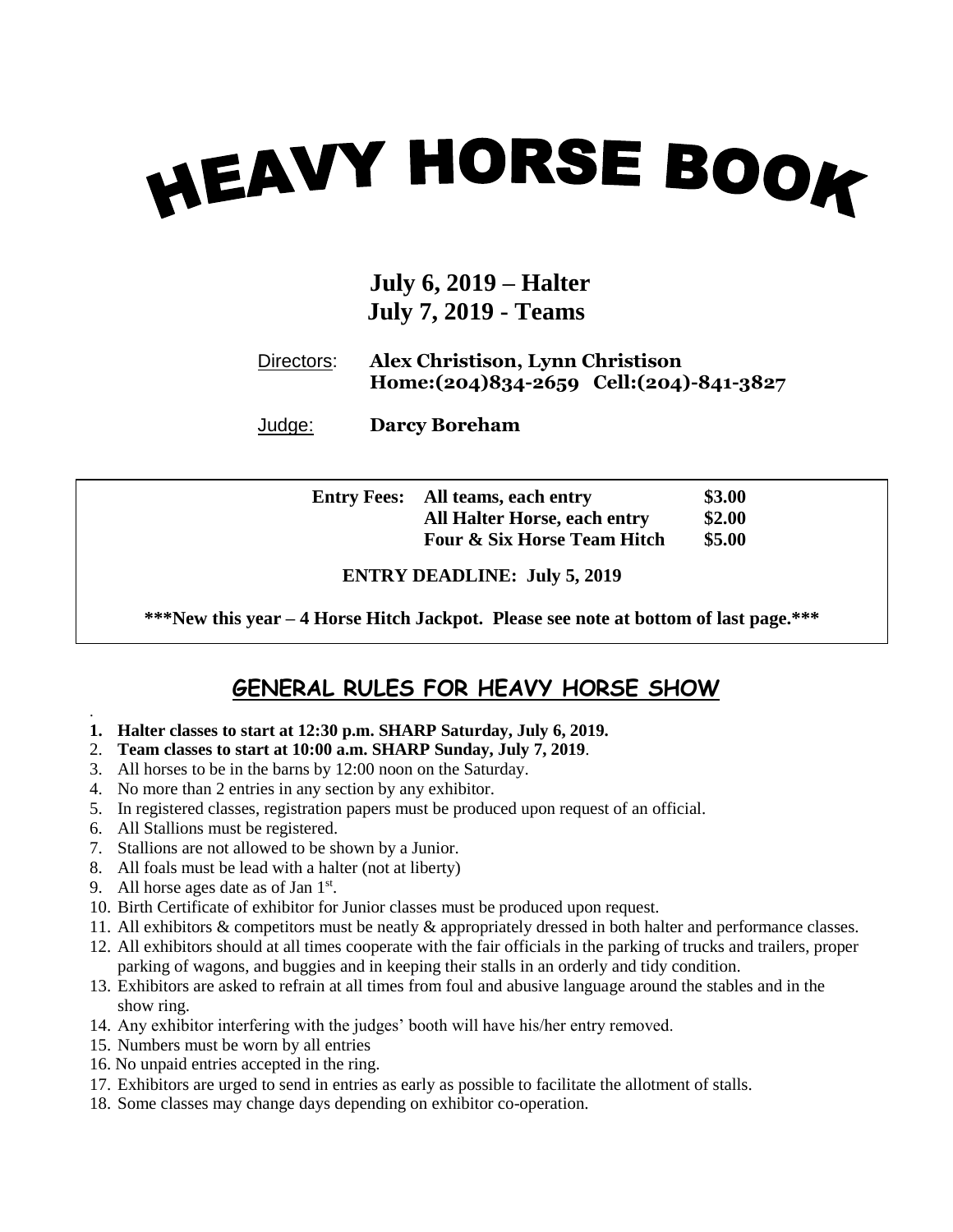#### **Saturday, July 6, 2019 12:30 p.m.**

## \*Class 1 – Registered All Breeds\*

\*\* Please indicate number of animals entering \*\* **Prize money for this class: \$30 \$25 \$20 \$15 \$10**

- 1. Stallion Any age
- 2. Broodmare with foal at side
- 3. Foal of calendar year
- 4. Yearling Filly
- 5. Filly  $-2$  or 3 years old
- 6. Yeld Mare 4 years and over
- **7. Champion Registered Mare – Halter donated by Marj Campbell**
- **8. Champion Registered Stallion – Halter donated by TNT Harness Holland**

# \*Class 2 – Grade All Breeds\*

\*\* Please indicate number of animals entering \*\* **Prize money for this class: \$30 \$25 \$20 \$15 \$10**

- 1. Broodmare with foal at side
- 2. Foal of calendar year
- 3. Yearling filly or gelding
- 4. Filly or gelding 2 or 3 years old
- 5. General Purpose or Farm Chuck mare or gelding 4 and over
- 6. Agriculture mare or gelding 4 and over
- 7. Heavy draft mare or gelding 4 and over

### \*Class 3 – Showmanship\*

\*\* Please indicate number of animals entering \*\* **Prize money for this class: \$30 \$25 \$20 \$15 \$10**

- 1. Top Showmanship age 13 and under
- 2. Top Showmanship ag 14-18
- 3. **Champion Junior Showman – Halter donated by Meyer's Meats**

# \*Class 4 – Specialty\*

\*\* Please indicate number of animals entering \*\*

**Prize money for this class: \$50 \$40 \$30 \$20**

1. Best draft mare & foal registered or grade mare & foal considered

#### **CHAMPION GRADE MARE OR GELDING, ALL CLASSES**

- **All first place winners come back into the ring.**

 **Glenn Campbell Memorial – donated by the Campbell family.**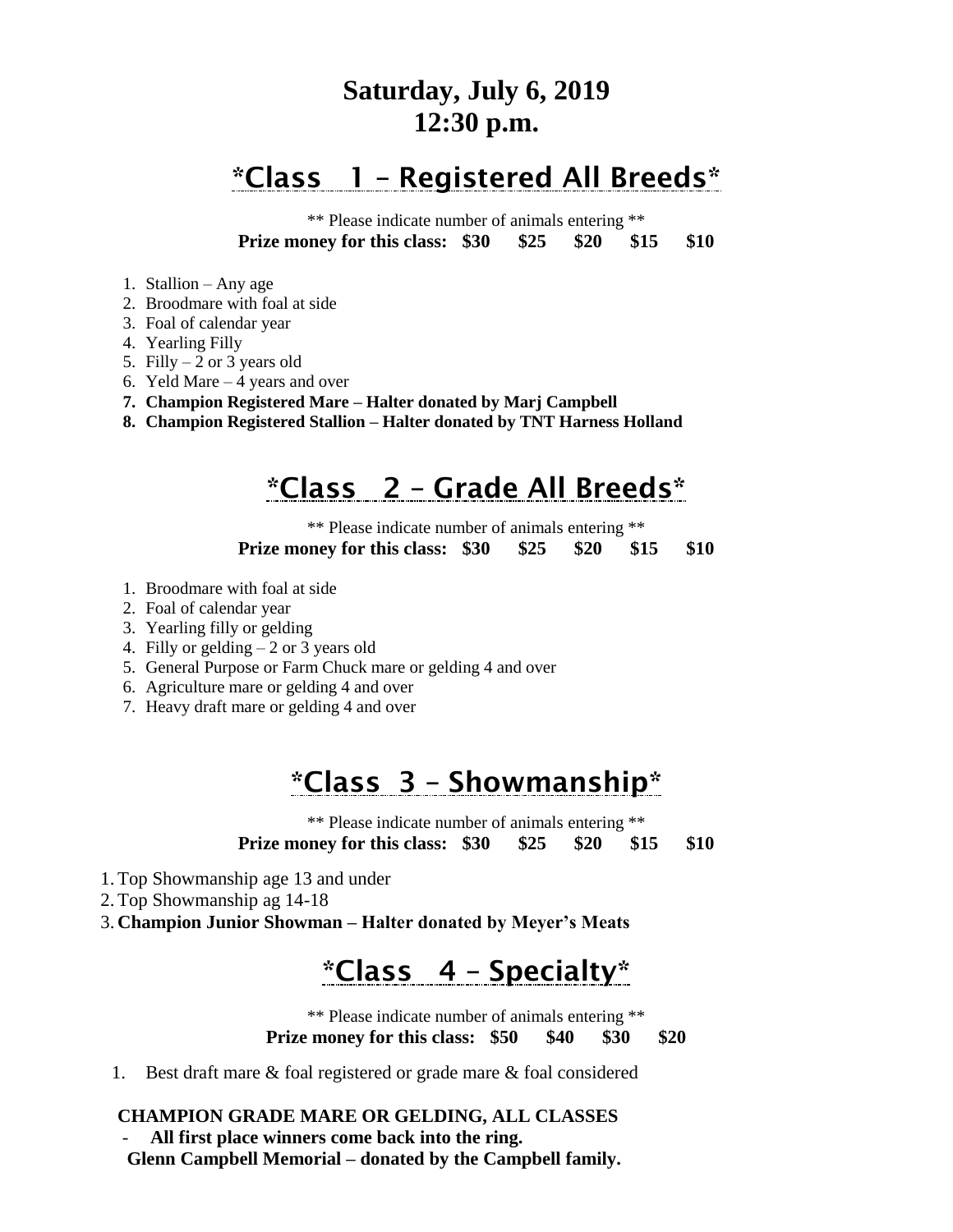#### **Sunday, July 7, 2019 10:00 a.m. Sharp**

\*Class 5 – TEAMS\*

| 1. Best dressed, groomed & mannered team                                                                         |           |     |     |     |     |
|------------------------------------------------------------------------------------------------------------------|-----------|-----|-----|-----|-----|
| Alex & Lynn Christison Trophy                                                                                    | \$80      | 70  | 60  | 50  | 40  |
| 2. Team of 3 year olds & under                                                                                   |           |     |     |     |     |
| Any breed hitched to wagon.<br>$\sim$ $\sim$                                                                     | \$40      | 30  | 25  | 20  | 15  |
| 3. Lady's Single Heavy Horse                                                                                     |           |     |     |     |     |
| Hitched to a cart or light 4 wheeled wagon                                                                       | \$40      | 30  | 25  | 20  | 15  |
| Top Junior Cart Driver – 13 years $&$ under<br>4.                                                                | \$40      | 30  | 25  | 20  | 15  |
| Top Junior Cart Driver – ages $14 - 18$<br>5.                                                                    | \$40      | 30  | 25  | 20  | 15  |
| 6. Lady's Driving – Driving a heavy horse team                                                                   | \$40      | 30  | 25  | 20  | 15  |
| <b>Jody Strain Memorial Special</b><br>7.<br>$\mathcal{L}$                                                       | \$40      | 30  | 25  | 20  | 15  |
| Best Driven Heavy Horse Team by a boy or girl, 13 & under, no whip                                               |           |     |     |     |     |
| 8. Best Driver Heavy Horse Team by a boy or girl,                                                                |           |     |     |     |     |
| Ages $14 - 18$ .<br>and the contract of the contract of                                                          | \$40      | 30  | 25  | 20  | 15  |
| 9. Team of Registered Mares to Wagon - open to all breeds                                                        | \$40      | 30  | 25  | 20  | 15  |
| 10. General Purpose Team to a wagon<br>$\sim$<br>$\mathbf{r}$ and $\mathbf{r}$ and $\mathbf{r}$ and $\mathbf{r}$ | \$40      | 30  | 25  | 20  | 15  |
| 11. Agricultural Team to a wagon - Open to any breed.                                                            | \$40      | 30  | 25  | 20  | 15  |
| 12. Heavy Draft Team to a wagon – Open to any breed.                                                             | \$40      | 30  | 25  | 20  | 15  |
| <b>BEST TEAM OF HEAVY HORSES ON THE GROUNDS</b>                                                                  |           |     |     |     |     |
| (includes 1 <sup>st</sup> place winners from Class 5 Section 8 to 12)                                            |           |     |     |     |     |
| <b>Bob Strain Memorial</b>                                                                                       |           |     |     |     |     |
|                                                                                                                  |           |     |     |     |     |
| 13. Unicorn Hitch.                                                                                               | \$200     | 150 | 75  | 60  | 50  |
| Plaque donated by Carberry Signs Ltd.                                                                            |           |     |     |     |     |
| 14. Four Horse Team – Tandem to a wagon                                                                          | \$200     | 150 | 75  | 60  | 50  |
| Wib & Margaret Strain Memorial Special                                                                           |           |     |     |     |     |
| Silver Oak Percherons - \$100 prize money split evenly among hitches                                             |           |     |     |     |     |
| Keeper trophy sponsored by Carberry Ag Society                                                                   |           |     |     |     |     |
| 15. Six Horse Team – Tandem to Wagon,                                                                            |           |     |     |     |     |
| owned by 1 or 2 exhibitors                                                                                       | \$250 200 |     | 150 | 120 | 100 |
| Plaque donated by Pine Creek Percherons - Brett & Karen Campbell                                                 |           |     |     |     |     |
| <b>Keeper trophy sponsored by Carberry Ag Society</b>                                                            |           |     |     |     |     |

#### **\*\*\*Four Horse Hitch Jackpot\*\*\***

**Carberry, Strathclair & Harding Ag Societies are each donating a \$250 prize to be awarded to a 4 Horse Hitch team. Contestants must attend at least 2 or the 3 fairs with their own 4 Horse Hitch to qualify. Each exhibitor will receive points at each fair based on placings and the exhibitor with the most points will be declared at Harding Fair. Prize money will be divided by percentage.**